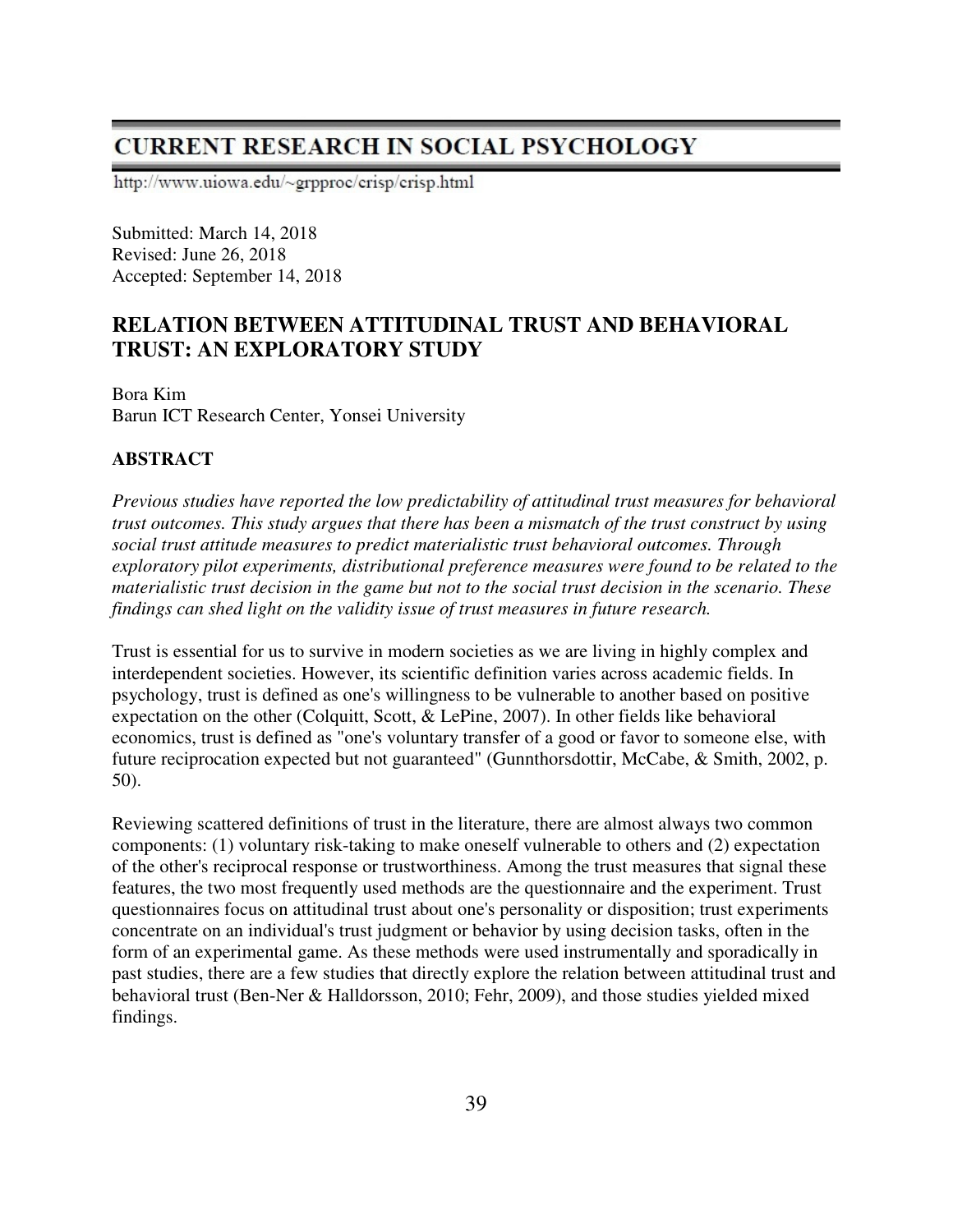This article aims to find the reason behind the confusing results of previous studies. Based on the review regarding (1) the construct of trust "in" the trust measures and (2) the types of trust measures as a methodological "tool," a new conceptual frame for categorizing trust measures is suggested. This article argues that attitude scales and behavioral tasks need to be properly employed in accordance with the trust construct that each research focuses on. This argument is partially supported by exploratory pilot studies.

## **TRUST CONSTRUCT MISMATCH BETWEEN TRUST MEASURES**

Trust scales examine attitudinal trust. Rotter's *Interpersonal Trust Scale* (1967) measures an individual's general trust toward various groups of people and society (e.g., "It is safe to believe that in spite of what people say most people are primarily interested in their own welfare"). However, trust experiments tend to concentrate on behavioral trust. For example, in *the investment game* (Berg, Dickhaut, & McCabe, 1995), the sender's investment multiplied and transferred to a receiver is regarded as trust, and the receiver's positive return to the sender indicates reciprocity (Camerer, 2003).

Experimental findings have shown somewhat unclear relations between these trust measures though. Glaeser et al. (2000) found that there are weak and mostly insignificant relations between the attitudinal trust measured by surveys and the behavioral trust measured by the investment game. Holm and Danielson (2005) found that trust survey answers predicted the amount of money invested in Sweden but not in Tanzania. Likewise, Ahmed and Salas (2009), examining the five countries of Chile, Colombia, India, Mexico, and Sweden, reported that surveyed trust has predictability for trust behavior in some countries but not in others.

As to the mixed results between surveys and games on trust, Fehr (2009) pointed out that trust questionnaires simultaneously measure expectancies on others, betrayal aversion, and risk preferences; however, the three factors operate separately and in a distinguishable manner to impact trust behavior in games. Similarly, Ben-Ner and Halldorsson (2010) argued that the investment game is a good trust measure, but it only examines a certain dimension of the trust construct. Based on previous studies, we may infer that trust behavior in an economic game might not reflect all aspects of trust. Thus, it is necessary to clarify trust in terms of its construct and its instrument. Table 1 suggests a conceptual frame to categorize four trust-related measurements. The problem found in previous studies may be caused by the mismatch between the social trust attitude measured by surveys (**A**) and the materialistic trust behavior measured by games (**D**). Hence, this article proposes that a response in the social trust survey (**A**) should correspond to a choice in the social trust task (**C**) and that a response in the materialistic trust survey (**B**) should correspond to a decision in the economic trust task (**D**).

|              |                                | <b>Trust Measures</b>                 |                                       |
|--------------|--------------------------------|---------------------------------------|---------------------------------------|
|              |                                | Survey                                | Experiment                            |
| <b>Trust</b> | Social                         | <b>A</b> Social Trust Attitude        | <b>C</b> Social Trust Behavior        |
|              | <b>Construct</b> Materialistic | <b>B</b> Materialistic Trust Attitude | <b>D</b> Materialistic Trust Behavior |

Table 1. Conceptual Categorization for Trust Measure and Construct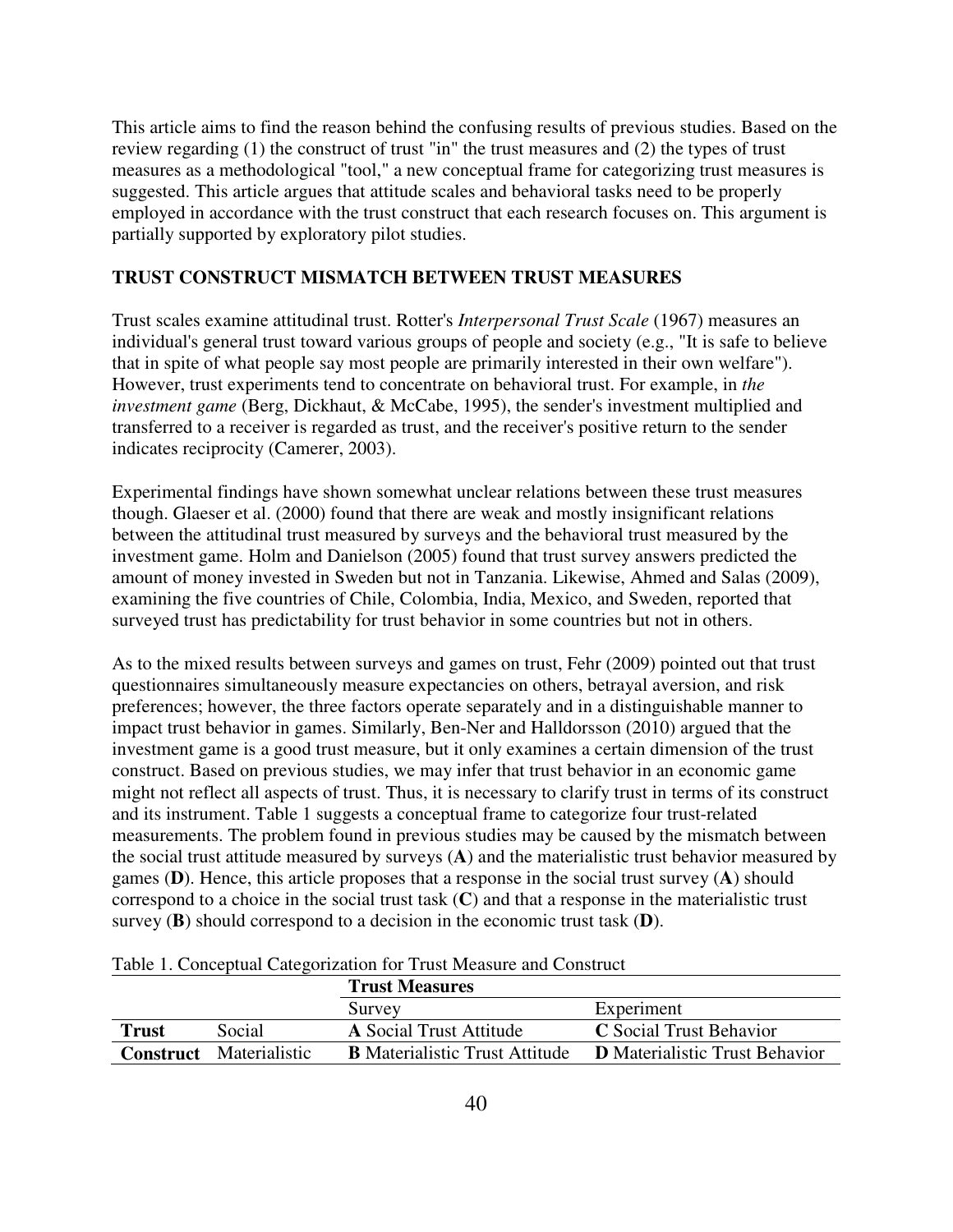#### **TWO MISSING TRUST MEASURES**

The measure for materialistic trust attitude (**B**) or the experimental task to examine social trust behavior (**C**) has received relatively little attention. There are some scales to help infer the relation between materialistic trust attitude and behavior. The *social value orientation* (SVO) scale categorizes personal tendencies for resource allocation (Van Lange, De Bruin, Otten, & Joireman, 1997). For example, the prosocial type is motivated to maximize collective gains, but the individualistic type cares about personal profits and ignores the others. The *dictator game* (DG) (Forsythe, Horowitz, Savin, & Sefton, 1994) also examines one's distributional tendency because the dictator in the game is asked to split a given endowment between oneself (distributor) and the other (recipient). The *ultimatum game* (UG) (Güth, Schmittberger, & Schwarze, 1982) is like the DG except that the recipient in the UG can disable the distributor's decision by rejecting the offer. Although the distributional preference measures do not specifically examine materialistic *trust* attitude, some previous studies found that these measures are related to trust behavior. For instance, prosocial types are more trusting and trustworthy than the other SVO types (Derks, Lee, & Krabbendam, 2014), and there is a significant relationship between the decision in the DG and the decision in the investment game (Holm & Danielson, 2005).

As an experimental task that can measure social trust (**C**), the scenario method may be suitable but it is rarely used in research. A scenario is a story describing plausible futures to investigate systematic factors that influence perceptions, judgments, decisions, etc. (Selin, 2006). According to *the imagined contact hypothesis* (Crisp & Turner, 2009), scenarios could investigate the influence of implicit and subtle social cues by asking people to imagine social conditions without real interpersonal contact. Imagined contacts could impact both attitudes and intentions because detailed schemes likely induce vivid and available behavioral scripts in people (Miles & Crisp, 2013). Goto (1996) used scenarios to study trust and discovered that one's dispositional trust predicted trust behaviors in the scenario varied by uncertainty levels, social distances among people, and the amount of money transacted.

If the construct mismatch between A and D caused earlier findings, it would be possible to test the relation between **B** and **C** in reverse. As there is no attitude measure developed for materialistic trust yet, other scales that examine interpersonal materialistic attitudes, as reviewed above, will be used alternatively for an exploratory purpose. Hypothesis 1 is as below:

### *H1. Materialistic distributional preferences would be little related to the trust decision in the scenario describing social trust situations.*

Because most experimental games are designed to have measurable economic outcomes, players tend to behave strategically and materialistically more than they consider social conditions and interpersonal relations. To see the possibility of the relations between **B** and **D**, whether one's distributional preferences are closely related to trust decisions in games will be examined. Hypothesis 2 is as follows: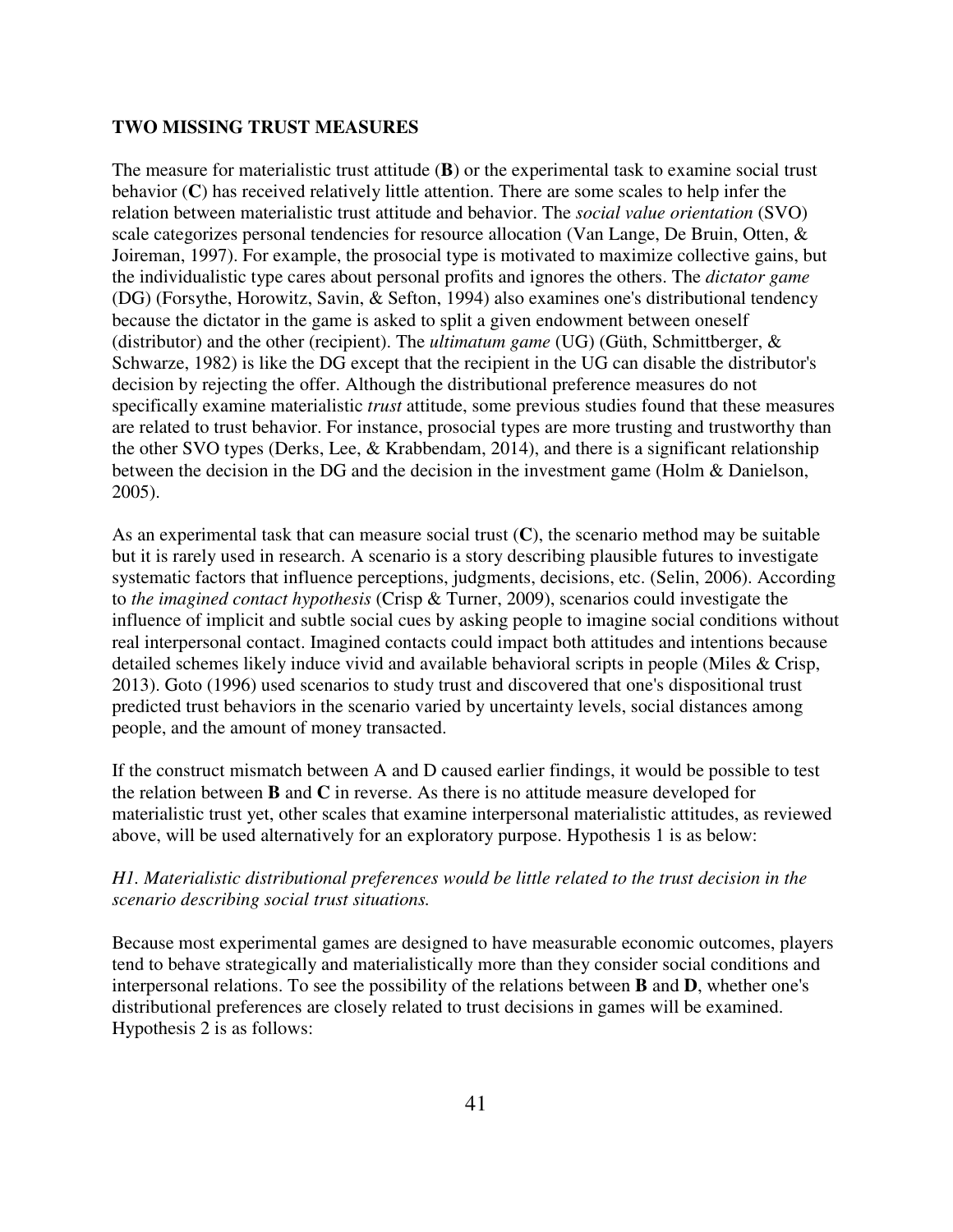*H2. Materialistic distributional preferences would be strongly related to the trust decision in the game that focuses on economic outcomes.* 

# **STUDY DESIGN**

#### **Subject**

The experiment was conducted in a university in the northwestern part of the United States. 260 students (163 females and 97 males) were recruited via an online subject pool system managed by the psychology department. Upon arrival, participants entered one of eight rooms in the laboratory where each room had one computer. After informed consent was obtained from participants, they performed the experiment individually using the personal computer through the website *Qualtrics.com*. After the experiment, the participants received course credit for participating.

#### **Procedure**

Individuals' materialistic attitudes were measured by the SVO (Murphy, Ackermann, & Handgraaf, 2011), the DG, and the UG. To use the last two games as a substitute for the materialistic attitudinal measure, the DG and UG were modified into a questionnaire in which respondents were given several questions on their distributive preference to divide the endowed \$100 as a distributor or as a recipient (See Appendix A for details).

After completing the surveys, participants were randomly assigned to a scenario task or a game task. For the game task, the centipede game was employed (McKelvey & Palfrey, 1992). It is a sequential game where two parties play the role of a trustor and a trustee alternately. The first player decides to continue or terminate the game. If the game is continued, then the second player decides whether to continue or end the game. There could be 10 decision stages in the game. The total payoffs were doubled each round, and the player terminating the game took four-fifths of the prize. The other player received the rest (See Appendix B for details). Thus, continuing the game is considered trusting behavior since it guarantees an increase in the collective payoffs, but the risk of being betrayed by the other also increases. In contrast, stopping the game is considered distrusting or betrayal because the decision assures the larger portion of the prize, but the chance to proliferate the entire reward is lost because the game ends. Therefore, the number of passes made during the game can indicate one's material trust level.

For the scenario task, two stories were used to see trust behavior in the social context. One story is about a person who looks for a private seller to buy a used car from within the limited budget. Another story is about a person who is advised to replace a car water pump by a car mechanic. Based on the previously demonstrated effect of imagined contacts (Crisp & Turner, 2009; Miles & Crisp, 2013), scenarios were created to place participants in more realistic decision settings where social and situational factors come into play. Buying a used car from a seller sounds more realistic and empathetic to most people than playing a monetary game with a stranger. Circumstantial information in the scenario can have readers deliberate on other undescribed implicit factors (Freund & Keil, 2013), search and process contextual information broadly (Ku,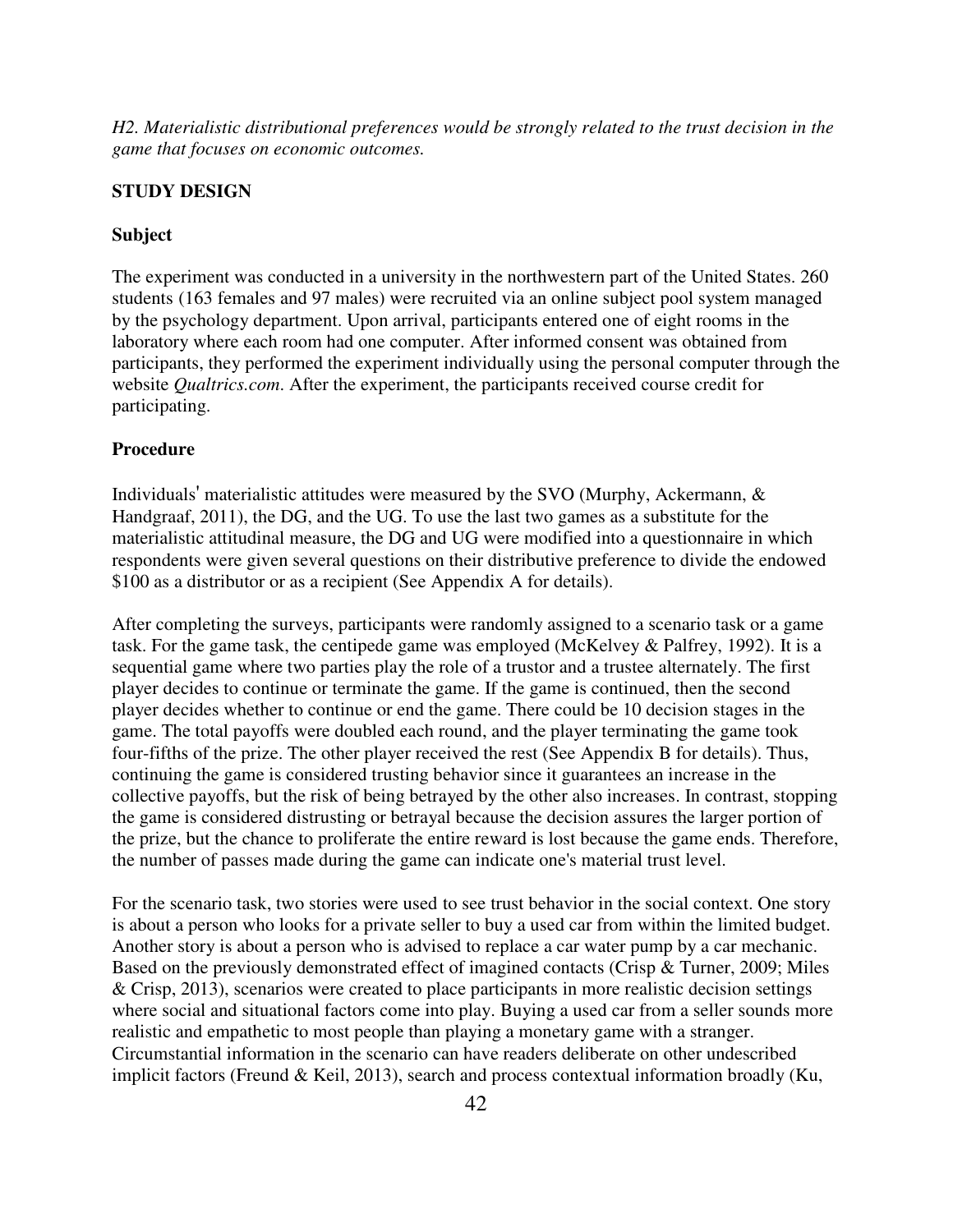Kuo, Yang, & Chung, 2013), and make empathetic and realistic decisions. For example, while reading the scenario, participants could remember their past experience with a dishonest mechanic or think about the risk of costly problems hidden in a used car. Then, those considerations may affect the final decisions. Participants randomly read one of the two stories and are asked to answer the question "*Would you purchase the car?*" or "*Would you replace the water pump*?" on a 6-point Likert scale.

#### **RESULT**

The analysis was conducted with 130 students (81 females and 49 males) in the scenario condition and 130 students (82 females and 48 males) in the game condition. Their mean age was  $20.38$  (*SD* = 1.82).

In the scenarios, the trust level to the car dealer or the car mechanic was measured using the 6 point scale, from "Definitely Not" (1) to "Definitely Yes" (6). The mean difference between the two scenarios was not significant,  $t(125.82) = 0.625$ ,  $p = .533$ . All scores were combined for analysis. H1 predicted that one's materialistic attitude is little related to one's social trust decision in the scenario. The equivalence test (Lakens, 2017) was conducted to test H1. It follows the two one-sided tests (TOST) procedure (Schuirmann, 1987) in which the null hypothesis states the presence of an effect and the alternative hypothesis states the absence of an effect; the purpose of the equivalence test is the opposite of the typical null hypothesis significance test (NHST). If the NHST is *not significant* (the 95% CI includes zero) but the equivalence TOST is *significant* (the 90% CI falls within equivalence bounds), it can be concluded that scores are statistically equivalent or that a treatment effect is too small to be meaningful (Lakens, 2017, *p*. 356-357). To set the equivalence bounds, a minimal effect size was computed by using the *G\*Power* sensitivity analysis (Faul, Erdfelder, Lang, & Buchner, 2007), which satisfies 80% power (1 - β) and 5% type I error (α) with a given sample size (*N*). Then, analyses were performed with *R* 3.3.3 using the *TOSTER* package. Table 2 displays the major findings. Spearman's correlation between the SVO and the scenario response was not significant in the NHST,  $r(130) = .063$ ,  $p =$ .475, but significant in the TOST,  $r(130) = .063$ ,  $p = .020$ . It suggests that the correlation is not significantly different from zero and is statistically equivalent to zero with equivalence bounds of −0.24 and 0.24. All the other tests for Pearson's correlations between the scores from the DG/UG questionnaire and the scenario responses yielded the same conclusion, implying no statistically meaningful association between materialistic attitude measures and trust decisions in the scenario (See Table 2). Finally, independent group means were compared for major SVO types (34 individualistic types with  $M = 4.29$  and  $SD = 1.268$ , and 94 prosocial types with  $M = 4.36$ and  $SD = 1.125$ ) to find any significant group difference or equivalence in scenario outcomes. Equivalence bounds for this test were computed based on 80% power,  $\alpha = .05$ , and  $N = 128$  (*n*1 = 34, *n*2 = 94). Because of unequal sample sizes, Welch's *t*-test was used instead of Student's *t*-test (Delacre, Lakens, & Leys, 2017). The NHST result indicated that scenario scores were not significantly different between two SVO groups,  $t(52.94) = -0.284$ ,  $p = .778$ ,  $d = -.06$ . The TOST procedure indicated that the observed effect size  $(d = -0.06)$  was significantly within the equivalence bounds of −0.68 and 0.68. Thus, scenario scores in the two groups were statistically equivalent,  $t(52.94) = 2.488$ ,  $p = .008$ . Conclusively, H1 is supported by the nonsignificant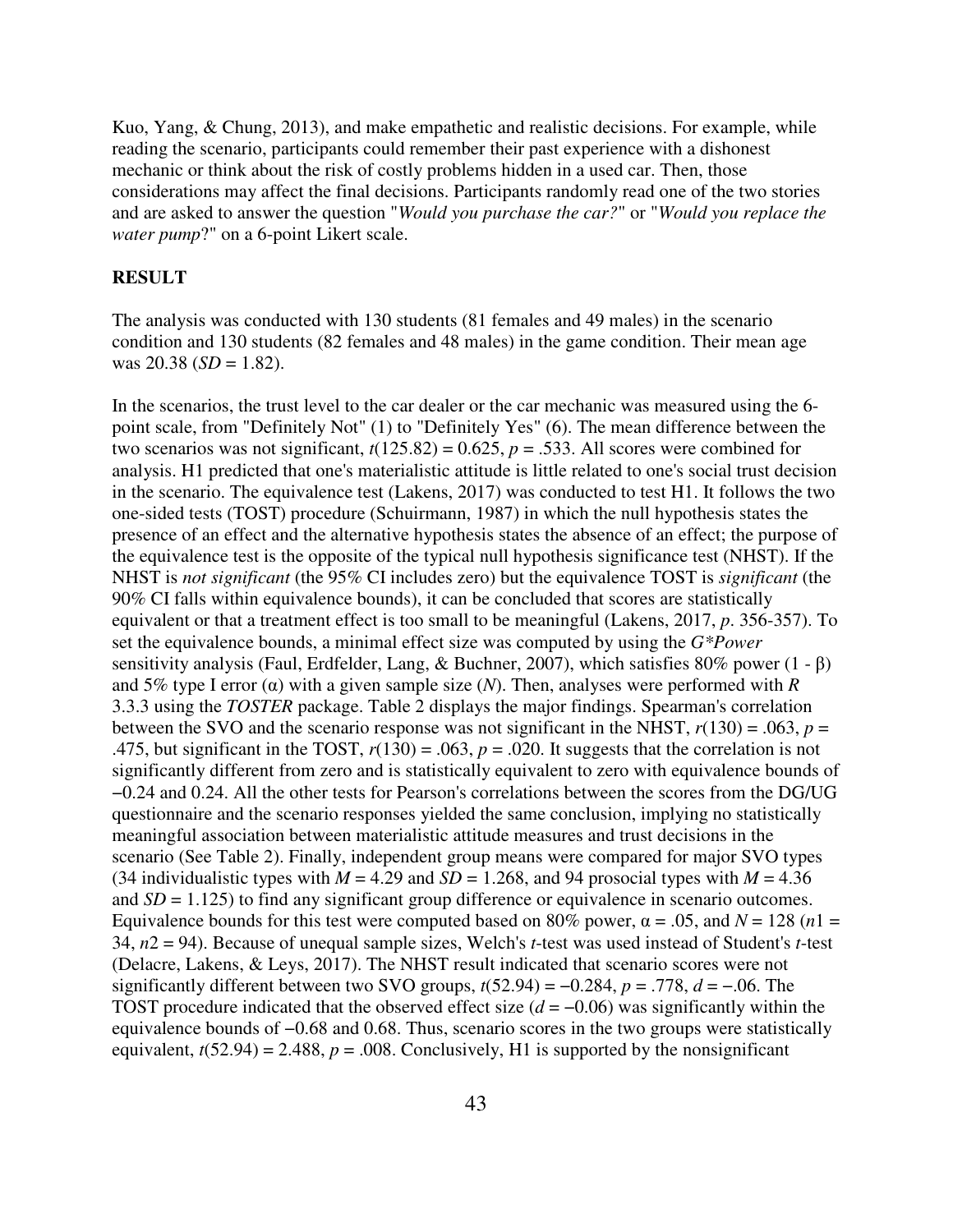NHST results and significant equivalence TOST results and there were no meaningful relations between distributional preferences and social trust decision.

| Variables of        | N <sub>HSTa</sub> | <b>Test Result</b>                | <b>NHST 95% CI</b> | Equivalence       |
|---------------------|-------------------|-----------------------------------|--------------------|-------------------|
| interest            | <b>TOSTb</b>      | Test Result c                     | TOST 90% CI d      | bounds $e$        |
|                     |                   | Correlations                      |                    |                   |
| SVO & Scenario      | <b>NHST</b>       | $r(130) = .063, p = .475$         | $[-0.110, 0.233]$  |                   |
| Responses           | <b>TOST</b>       | $r(130) = .063, p = .020*$        | $[-0.083, 0.206]$  | $[-0.24, 0.24]$ f |
| Sending in DG $&$   | <b>NHST</b>       | $r(130) = -0.016, p = .857$       | $[-0.188, 0.157]$  |                   |
| Scenario responses  | <b>TOST</b>       | $r(130) = -0.016$ , $p = 0.005**$ | $[-0.161, 0.129]$  | $[-0.24, 0.24]$   |
| Sending in UG $&$   | <b>NHST</b>       | $r(130) = .069, p = .435$         | $[-0.104, 0.238]$  |                   |
| Scenario responses  | <b>TOST</b>       | $r(130) = .069, p = .024*$        | $[-0.077, 0.212]$  | $[-0.24, 0.24]$   |
| Receiving in DG $&$ | <b>NHST</b>       | $r(130) = .047, p = .595$         | $[-0.126, 0.217]$  |                   |
| Scenario responses  | <b>TOST</b>       | $r(130) = .047, p = .013*$        | $[-0.099, 0.191]$  | $[-0.24, 0.24]$   |
| Receiving in UG $&$ | <b>NHST</b>       | $r(130) = -.066, p = .456$        | $[-0.236, 0.107]$  |                   |
| Scenario responses  | <b>TOST</b>       | $r(130) = -.066, p = .022*$       | $[-0.209, 0.080]$  | $[-0.24, 0.24]$   |
|                     | Group             | mean difference in scenario       | responses          |                   |
| Individualistic &   | <b>NHST</b>       | $t(52.94) = -0.284, p = .778$     | $[-0.564, 0.424]$  |                   |
| Prosocial           | <b>TOST</b>       | $t(52.94) = 2.488, p = .008**$    | $[-0.483, 0.343]$  | $[-0.68, 0.68]$   |

Table 2. NHST Results and TOST Results for Trust Decision in the Scenario

*Note*: \* indicates significance at  $p < .05$  and \*\* indicates significance at  $p < .01$ ; *a* The NHST stands for Null Hypothesis Significance Test; *b* The TOST stands for Two One-Sided Test; *c* Only the one-sided test with the highest *p* value is reported in TOST results; *d* TOST CIs cover 90% (1 - 2α) because two one-sided tests are performed with each  $\alpha = 0.05$ ;  $e$  Equivalence bounds in TOST are computed based on the assumption of 80% power,  $\alpha = 0.05$ , and a given sample size; *f* Equivalence bounds are identical across all correlation tests because Spearman's rank correlation coefficient is computationally identical to Pearson product-moment coefficient (see Laken, 2017).

Then, the relations between the three materialistic preference variables were explored using the total sample  $(N = 260)$ . As shown in the upper section of Appendix C, some significant correlations were found, implying the distributional preferences are positively related to each other. Although categorical, the four SVO types (competitive, individualistic, prosocial, and altruistic) were set as 1, 2, 3, and 4, respectively. Roughly speaking, the higher the value on the SVO, the more other-regarding. Spearman's correlations between the SVO and the sender's transfer in the DG and UG show that those who were more other-regarding tended to send more money to the recipient in the games (See the fifth row in Appendix C).

H2 states that distributional attitude would be strongly related to trust behavior in the game. The game outcomes were (1) the number of passes made during the game and (2) the final income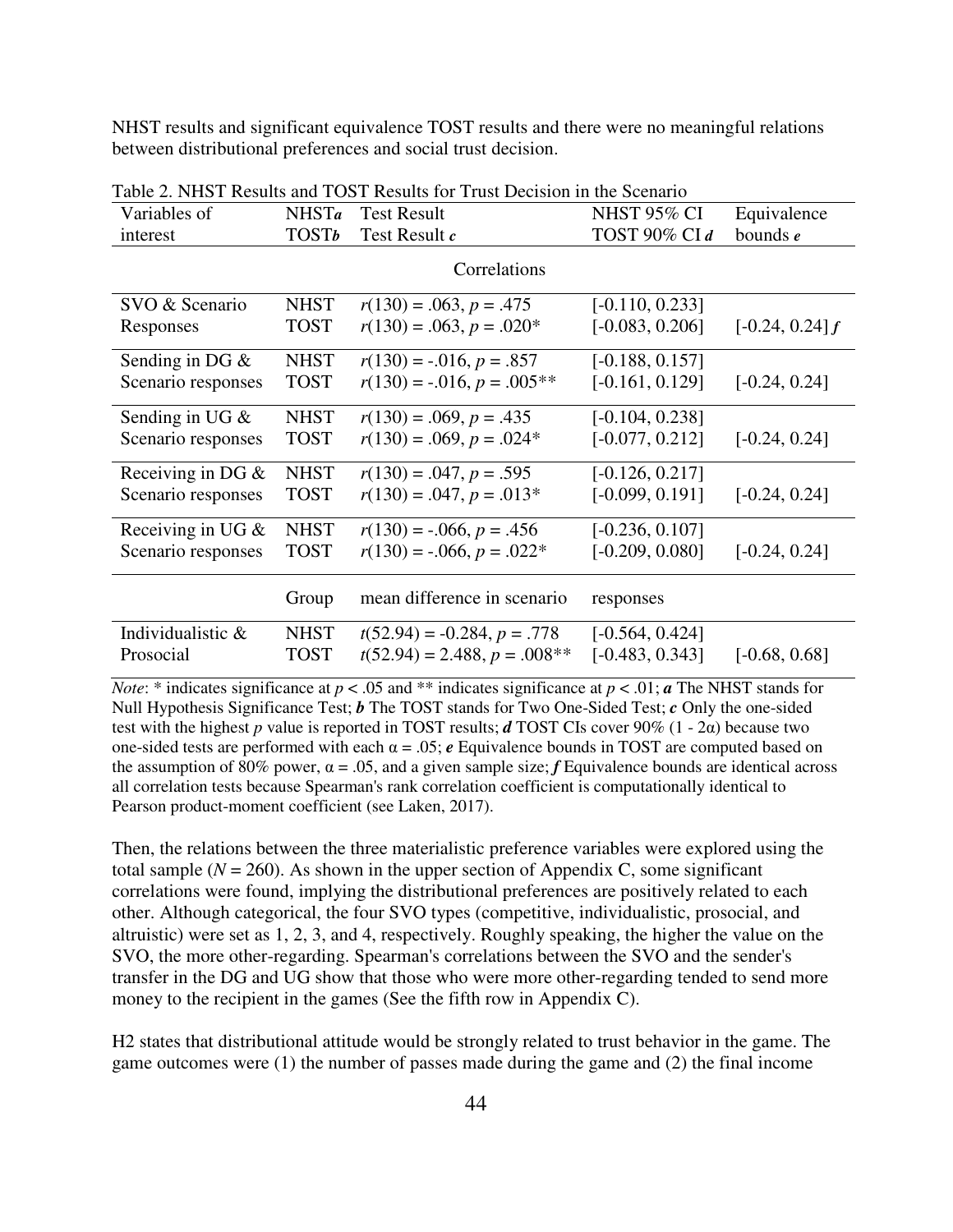earned by the player. The analysis result showed that those who sent more to the receiver in the DG tended to earn more in the centipede game,  $r(130) = .180$ ,  $p = .041$ . Based on Spearman's rho coefficients it was found that the SVO was significantly correlated to the number of passes,  $r(130) = .220$ ,  $p = .012$ , and to the final income,  $r(130) = .217$ ,  $p = .013$ . Overall it indicated that more other-regarding people made more passes and also earned a higher income. Excluding the competitive type, *t*-tests were conducted with the two major types. The result was significant for the income, implying that prosocial types earned more than individualistic types (See the last column in Table 3). These findings are consistent with H2 and support strong associations between materialistic preferences and game outcomes.

|        |             | Tuele of Descriptive Statistics and Flood Results of Santo Succession |            |                                                  |
|--------|-------------|-----------------------------------------------------------------------|------------|--------------------------------------------------|
|        | Competitive | Individualistic                                                       | Prosocial  | <i>t</i> -test for individualistic and prosocial |
|        | $(n=3)$     | $(n=39)$                                                              | $(n = 88)$ |                                                  |
| Pass   | 0.00        | 5.05                                                                  | 6.15       | $t(125) = -1.505, p = .135, d = 0.32$            |
|        | (0.00)      | (3.46)                                                                | (3.50)     |                                                  |
| Income | 4.00        | 819.49                                                                | 1396.55    | $t(91.88) = -2.055, p = .043, d = 0.38$          |
|        | (00)        | (1335.2)                                                              | (1706.1)   |                                                  |

Table 3. Descriptive Statistics and *t*-test Results of Game Outcomes by SVO (SD in parentheses)

#### **ADDITIONAL ANALYSIS**

Some argue that from the behavioral economics perspective, circumstantial information irrelevant to one's benefits should not influence decisions because cognitive loads distract one's attention and diffuse focused efforts (Freund & Keil, 2013). By contrast, others suggest that abundant social and contextual information can improve decision qualities by leading to more active cognitive processes in information search, evaluation, judgment, and decision (Ku, Kuo, Yang, & Chung, 2013). Either way, contextual information in scenarios can activate more reasoning works in readers related to the presented situations and eventually complicate judgment and decision by increasing mental processes. This could make scenarios qualitatively different from games. Clear economic goals in games can have one be decisive and straightforward, whereas rich social information in scenarios can have one take a relatively lukewarm attitude rather than clear-cut responses. To explore trust patterns between the scenario and the game, additional analyses were performed.

#### **Data**

Trust decision outcomes were scaled differently between the scenario and the game. The number of passes in the game ranged from 0 to 10 and the choice options in the scenario ranged from 1 (Definitely Not) to 6 (Definitely Yes). For consistency, original responses were transformed into ratios between 0 and 1. First, the number of passes was divided by 10 (e.g., if someone terminated the game after eight passes, the ratio became 0.8). Second, the scenario responses were transformed as follows. The choice "1: Definitely Not" that indicates absolute distrust changed into 0.0, "2: Probably Not" changed to 0.2, and "3: Possibly Not" changed to 0.4. The choice "4: Possibly Yes" was transformed into 0.6 and "5: Probably Yes" was transformed into 0.8. The final "6: Definitely Yes" that represents absolute trust changed into 1.0. Converted trust ratios set 0.0 as absolute distrust and 1.0 as absolute trust so that the responses were equally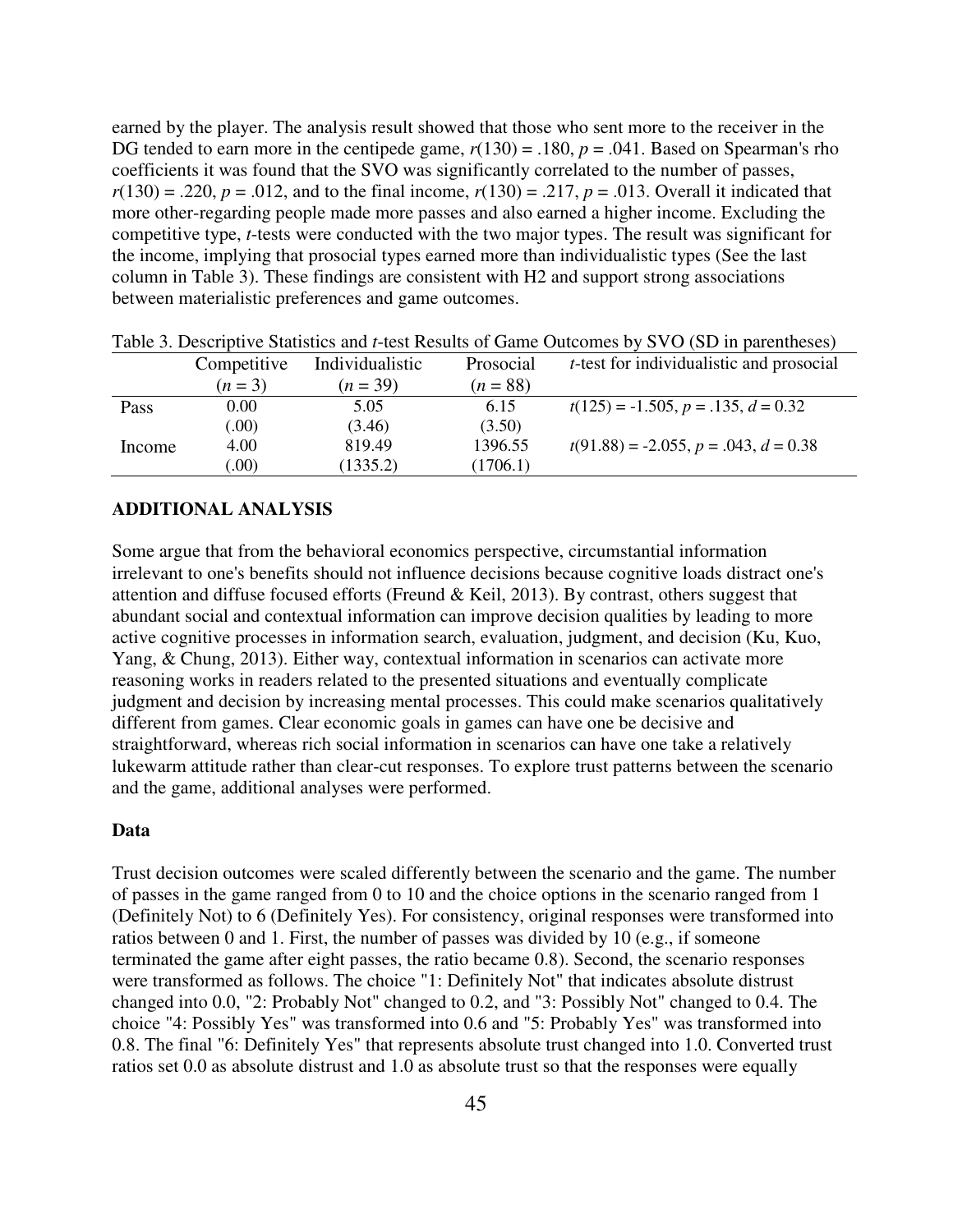comparable between the game and the scenario. These standardized ratio scores were grouped into five categories to track response patterns. Trust levels were defined as follow: absolute distrust in [0.0, 0.2]; moderate distrust in [0.2, 0.4]; middle in [0.4, 0.6]; moderate trust in [0.6, 0.8]; and absolute trust in [0.8, 1.0]. Operationally defining, extreme choices are absolute distrust in [0.0, 0.2] and absolute trust in [0.8, 1.0]. Other choices in [0.2, 0.8] were less excessive.

#### **Result**

Decisions in the game appeared more extreme than those in the scenario (See Table 4). Absolute distrusters were 28% of the sample pool in the game but only 3% in the scenario. Absolute trusters were 26% of the sample pool in the game but 15% in the scenario. By contrast, moderate decisions were observed more in the scenario than in the game. As a result of the *chi-square* test of independence  $(N = 260)$ , the relation between the task type and the five decision choices was found to be significant,  $\chi^2(4) = 48.306$ ,  $p < .001$ , Cramer's  $V = .431$ .

| Tavic 4. Trust Choice Distribution in the Combined Data |            |            |            |            |            |  |  |  |  |
|---------------------------------------------------------|------------|------------|------------|------------|------------|--|--|--|--|
| Trust level                                             | Absolute   | Moderate   | Middle     | Moderate   | Absolute   |  |  |  |  |
|                                                         | distrust   | distrust   |            | trust      | trust      |  |  |  |  |
| [Ratio]                                                 | [0.0, 0.2] | [0.2, 0.4] | [0.4, 0.6] | [0.6, 0.8] | [0.8, 1.0] |  |  |  |  |
| Percent within the game                                 | 28 %       | 14 $\%$    | 10 $\%$    | $22. \%$   | $26\%$     |  |  |  |  |
| $(N = 130)$                                             |            |            |            |            |            |  |  |  |  |
| Percent within the scenario                             | 3%         | 16 $%$     | $28\%$     | 38 %       | 15 $%$     |  |  |  |  |
| $(N = 130)$                                             |            |            |            |            |            |  |  |  |  |

Table 4. Trust Choice Distribution in the Combined Data

People playing the centipede game made more extreme choices, whether trust or distrust, than did those completing the scenario task. This finding suggests that the social context had an effect on people's judgment and decision. Some may argue that the medium of the experiment (game vs. scenario), not the situational context, makes the difference in the decision outcomes. However, based on previous findings that reported no significant differences between the investment game and the investment scenario (when the scenario exactly copied the game structure) in terms of investment outcomes (Buchan & Croson, 2004), it is reasonably inferred that the content can affect people's decisions over the experimental medium. Hence, if appropriate social cues are given, the scenario can help people remain cautious and make realistic decisions, which increases the external validity of research findings.

#### **DISCUSSION**

As a possible cause for prior mixed findings, this study suggested the mismatch between personality-driven attitudinal trust and situation-driven behavioral trust, which is termed *the trust construct mismatch*. As depicted in Table 1, the trust construct is divided into social trust and materialistic trust; the trust measurement object is divided into trust attitude and trust behavior. The NHST and the equivalence TOST results together showed that, as H1 predicted, the materialistic attitude was not meaningfully associated with social trust decisions in the scenario. As for H2, first, it was found that people who willingly shared their profits with the other in the DG earned a higher income in the game. Second, the more other-regarding a person was on the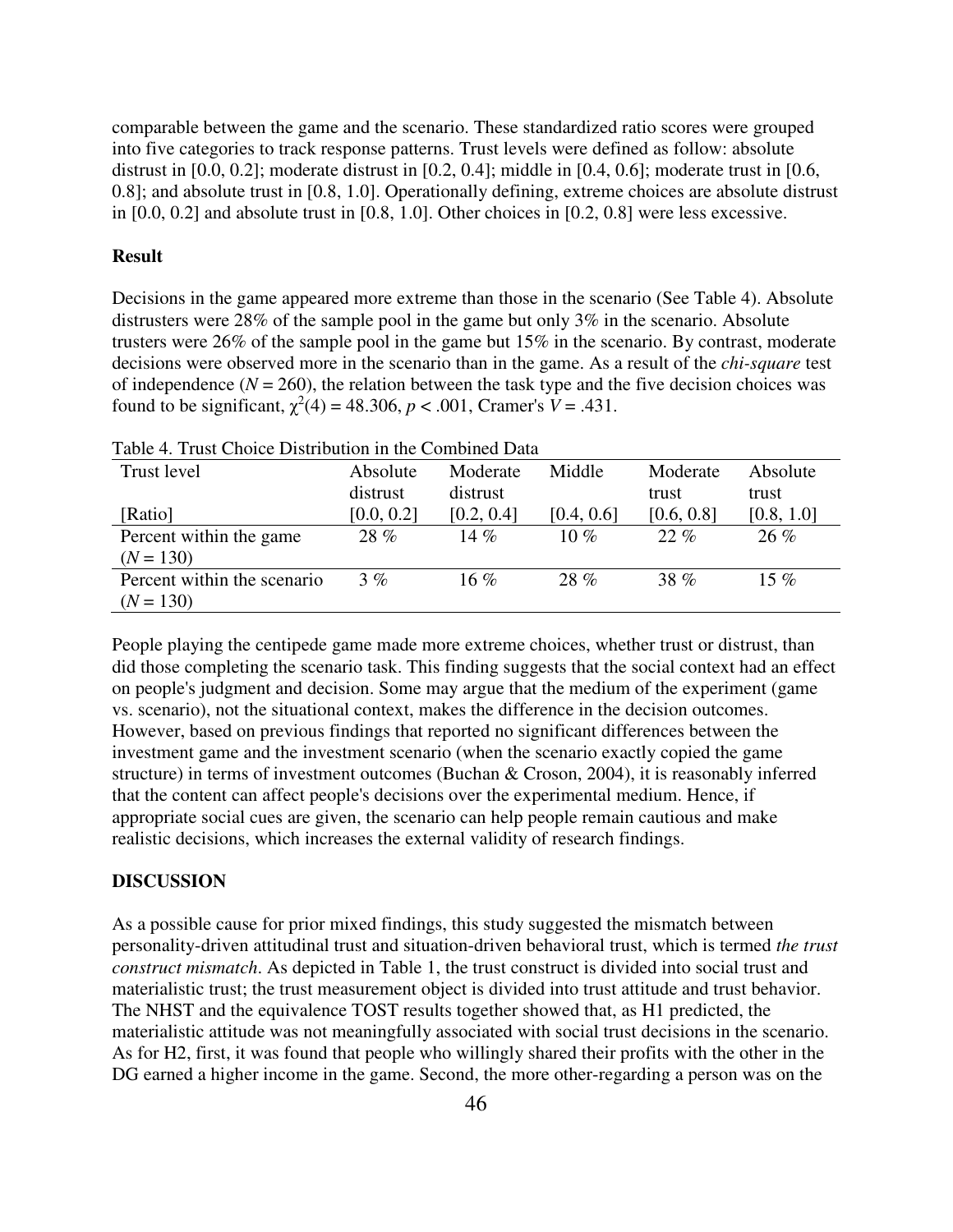SVO scale, the more passes (trust behavior) and the higher the income (trust reward) they were likely to have in the game. In short, the materialistic attitude was not significantly related to scenario responses but was significantly related to game outcomes. Moreover, significantly different trust patterns were observed between the scenario and the game. It may be best to propose that a scenario has participants hesitating to be extreme because contextual information processing occurred, while a game has participants solely concentrating on the focal goal (e.g., economic outcomes). There is no absolutely better or worse method though. Because it is like a seesaw choice between an external validity for generalizable findings and an internal validity to control unwanted noises, it is up to researchers to decide which method to use. Hopefully, this study helps researchers better understand previous mixed findings in the trust literature and also the importance of adopting proper research methods in their study.

## **Limitation**

This study has several limitations. First, distributional preference surveys were used to measure one's general materialistic attitude, but they were not used to reflect on one's materialistic trust attitude exactly. A more refined and better questionnaire should be developed for future studies. Second, the two stories used in the scenario method were varied in terms of the amount of money at stake, and the amount also deviated from the average income in the game. For better and fairer comparisons across all decision tasks, future studies need to set similar budget sizes. Third, the two decision tasks, scenarios and games, were different in terms of framing the decision. According to the framing effect (Levin, Schneider, & Gaeth, 1998), people can interpret the same decision situation differently because of how the frame describes the situation , which can cause people to make opposite decisions. The story used in the scenario method was *loss-framed* as the participants had to decide to "spend" their own money on a car. In contrast, the task in the game was *gain-framed* since the participants could "earn" rewards by playing the game and they had nothing to lose. This difference in the frame might have had an effect on people's perception of the decision situation. It is suggested that future studies employ identically framed tasks to maintain similarities across tasks.

#### **Future Direction**

The equivalence test was employed to test H1 in this study. Some could pose questions regarding the arbitrary criteria to set equivalence bounds or the risks to miss theoretically important but small effects. Admittedly, unsolved statistical issues remain with testing the absence of an effect. One solution would be to conduct more trust experiments and accumulate information on the power and the effect size.

More importantly, a proper materialistic trust attitude questionnaire is necessary. There are two approaches available from two different theoretical origins. As mentioned in the introduction, the psychological trust definition (Colquitt et al., 2007) reflects on social, interactive, and humanfocused features of trust (e.g., placing oneself in a vulnerable position for others). However, the definition originated from behavioral and experimental economics (Gunnthorsdottir et al., 2002) insinuates transactional and materialistic features of trust (e.g., giving one's something to someone). It can be viewed that the former is actor-centered, but the latter is object-centered.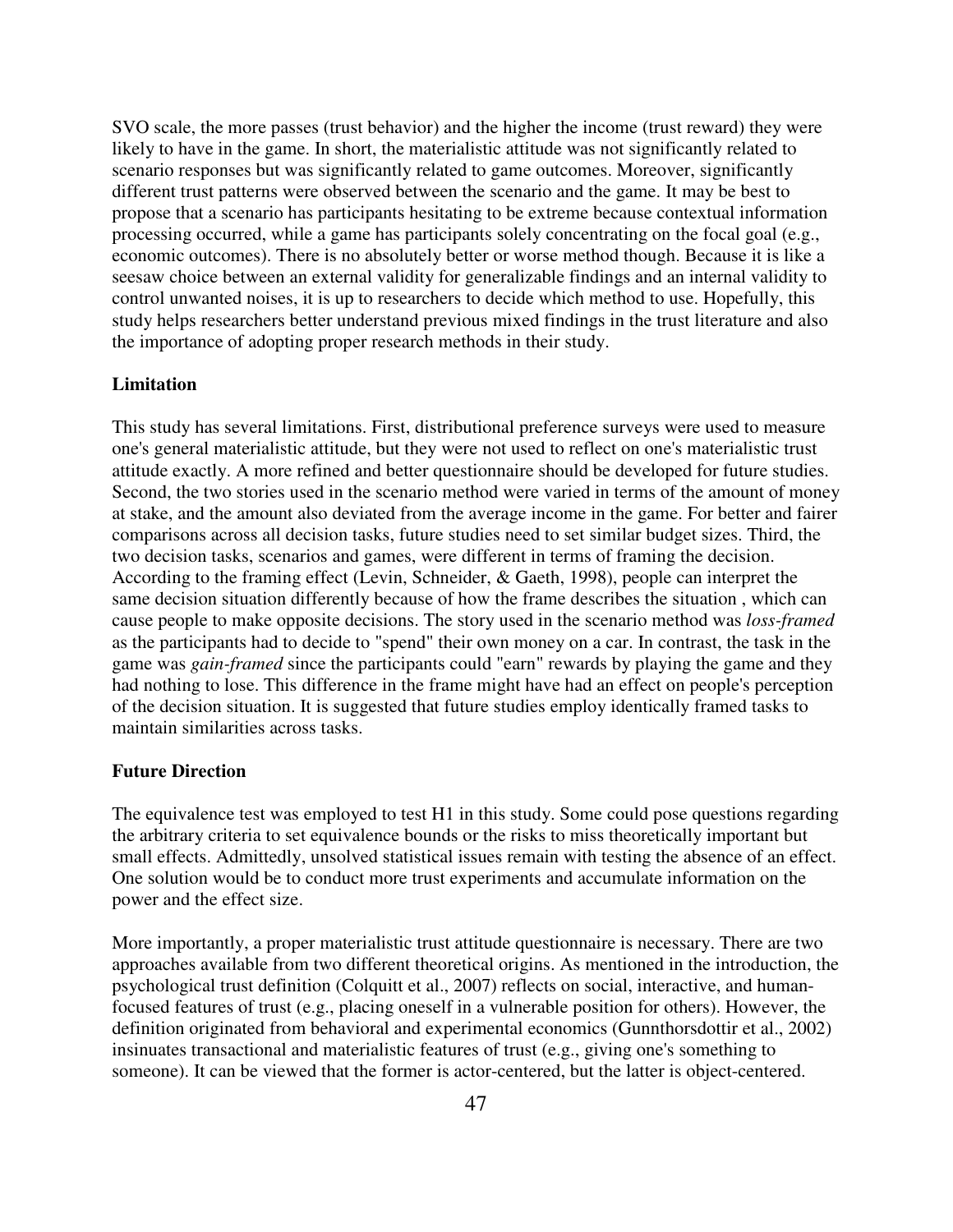Taking the first approach, a materialistic trust attitude measure can be developed by partially modifying items in classical social trust questionnaires by changing the context from social to economic. In Rotter's Interpersonal Trust Scale (1967), for example, one item stating "One is better off being cautious when *dealing with strangers*…" can be revised as "One if better off being cautious when *doing business with strangers*…" Another item saying, "Most people are primarily interested in *their own welfare*" can be reworded as "Most people are primarily interested in *their own economic benefits*". Items such as "Most salesmen are honest in describing their products" and "A large share of accident claims filed against insurance companies are phony" would need no editing. Additionally, questions on the truster's materialistic belief(s) about people, groups, institutes, markets, and society can be created (e.g., "Most prices of goods are fairly determined by a reasonable demand–supply principle" or "Charities contribute to the fair distribution of social wealth"). Next, taking the second approach, a materialistic trust attitude survey can be created by focusing on the object of trust, particularly, goods as an instrument to measure trust levels in an economic sense. An issue with pervasively used distribution preference measures (e.g., SVO) is that an endowment is presented in currency units (e.g., dollars) or ambiguously expressed (e.g., points). Also, they do not include core trust components such as risk-taking and unguaranteed return. Thus, by diversifying specific trust objects and varying relevant social factors, a new measure can be constructed. For instance, consider a questionnaire item like "Upon request, I would lend *\$10* (A) to *a classmate I barely know* (B) for *one day* (C)". The transaction item of (A) could be varied in values from a cheap calculator to an expensive car or a home. The social distance to a trustee (B) could be varied from a close family member to a distant stranger. The period of trust or the number of expected interaction (C) could be manipulated from short-term to long-term or from one-time to multiple times. Other important dimensions of trust could be also added to the survey.

Lastly, the validity of the scenario method for social trust behavior should be continuously examined. Social trust behavior used in this study involved an economic decision. It will be worth researching the relation between materialistic trust attitude and non-economic trust behavior with a scenario, which may yield statistically better outcomes to demonstrate a true non-association. In accordance with research topics, variations in the content of scenarios should be made on the dimension of a trustee's character, relational properties, the degree of risk, the chance of future encounters and reciprocal returns, emotionality, etc.

## **REFERENCES**

Ahmed, A. M., & Salas, O. (2009). The relationship between behavioral and attitudinal trust: A cross-cultural study. *Review of Social Economy, 67*(4), 457–482.

Ben-Ner, A., & Halldorsson, F. (2010). Trusting and trustworthiness: What are they, how to measure them, and what affects them. *Journal of Economic Psychology, 31*(1), 64–79.

Berg, J., Dickhaut, J., & McCabe, K. (1995). Trust, reciprocity, and social history. *Games and Economic Behavior, 10*(1), 122–142.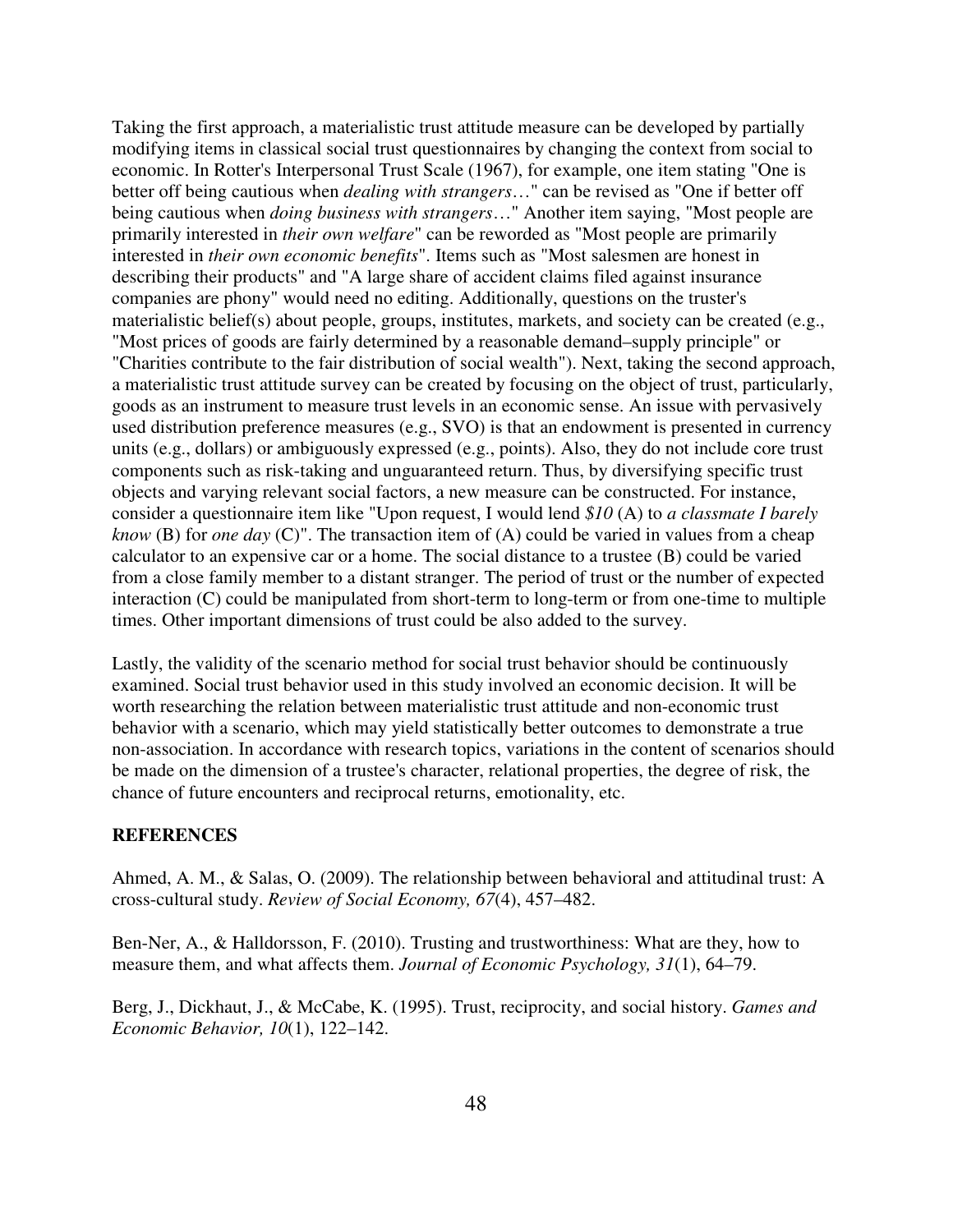Buchan, N. R., & Croson, R. T. A. (2004). The boundaries of trust: Own and others' actions in the US and China. *Journal of Economic Behavior and Organization, 55*(4), 485–504.

Camerer, C. F. (2003). *Behavioral game theory: Experiments in strategic interaction*. New York, NY: Princeton University Press.

Colquitt, J. A., Scott, B. A., & LePine, J. A. (2007). Trust, trustworthiness, and trust propensity: A meta-analytic test of their unique relationships with risk taking and job performance. *Journal of Applied Psychology, 92*(4), 909–927.

Crisp, R. J., & Turner, R. N. (2009). Can imagined interactions produce positive perceptions? Reducing prejudice through simulated social contact. *The American Psychologist, 64*(4), 231– 240.

Delacre, M., Lakens, D., & Leys, C. (2017). Why psychologists should by default use Welch's *t*test instead of Student's *t*-test. *International Review of Social Psychology, 30*(1), 92–101.

Derks, J., Lee, N. C., & Krabbendam, L. (2014). Adolescent trust and trustworthiness: Role of gender and social value orientation*. Journal of Adolescence, 37*(8), 1379–1386.

Faul, F., Erdfelder, E., Lang, A.-G., & Buchner, A. (2007). G\*Power 3: A flexible statistical power analysis program for the social, behavioral, and biomedical sciences. *Behavior Research Methods, 39*(2), 175–191.

Fehr, E. (2009). On the economics and biology of trust*. Journal of the European Economic Association, 7*(2–3), 235–266.

Forsythe, R., Horowitz, J. L., Savin, N. E., & Sefton, M. (1994). Fairness in simple bargaining experiments. *Games and Economic Behavior, 6*(3), 347–369.

Freund, A. M., & Keil, A. (2013). Out of mind, out of heart: Attention affects duration of emotional experience. *Cognition & Emotion, 27*(3), 549–557.

Glaeser, E. L., Laibson, D. I., Scheinkman, J. A., & Soutter, C. L. (2000). Measuring trust. *The Quarterly Journal of Economics, 115*(3), 811–846.

Goto, S. G. (1996). To trust or not to trust: Situational and dispositional determinants. *Social Behavior and Personality: An International Journal, 24*(2), 119–131.

Gunnthorsdottir, A., McCabe, K., & Smith, V. (2002). Using the Machiavellianism instrument to predict trustworthiness in a bargaining game. *Journal of Economic Psychology, 23*(1), 49–66.

Güth, W., Schmittberger, R., & Schwarze, B. (1982). An experimental analysis of ultimatum bargaining. *Journal of Economic Behavior and Organization, 3*(4), 367–388.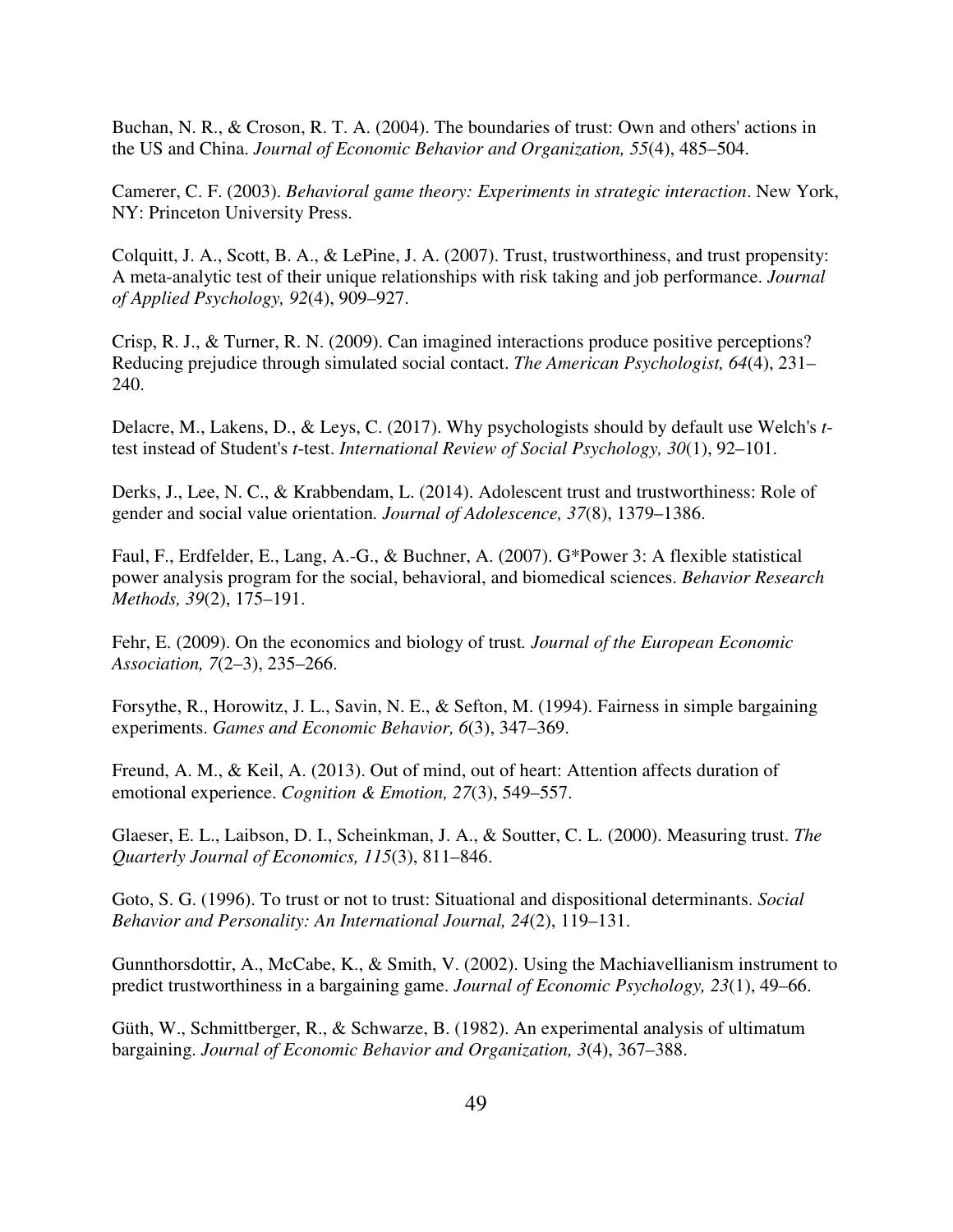Holm, H. J., & Danielson, A. (2005). Tropic trust versus Nordic trust: Experimental evidence from Tanzania and Sweden. *Economic Journal, 115*(503), 505–532.

Ku, H., Kuo, C., Yang, Y., & Chung, T. (2013). Decision-contextual and individual influences on scarcity effects. *European Journal of Marketing, 47*(8), 1314–1332.

Lakens, D. (2017). Equivalence tests: A practical primer for t tests, correlations, and metaanalyses. *Social Psychological and Personality Science, 8*(4), 355–362.

Levin, I. P., Schneider, S. L., & Gaeth, G. J. (1998). All frames are not created equal: A typology and critical analysis of framing effects. *Organizational Behavior and Human Decision Processes, 76*(2), 149–188.

McKelvey, R. D., & Palfrey, T. R. (1992). An experimental study of the centipede game. *Econometrica, 60*(4), 803–836.

Miles, E., & Crisp, R. J. (2013). A meta-analytic test of the imagined contact hypothesis. *Group Processes & Intergroup Relations, 17*(1), 3–26.

Murphy, R. O., Ackermann, K. A., & Handgraaf, M. (2011). Measuring Social Value Orientation. *Judgment and Decision Making, 6*(8), 771–781.

Rotter, J. B. (1967). A new scale for the measurement of interpersonal trust. *Journal of Personality, 35*(4), 651–665.

Schuirmann, D. J. (1987). A comparison of the Two One-Sided Tests Procedure and the Power Approach for assessing the equivalence of average bioavailability. *Journal of Pharmacokinetics and Biopharmaceutics, 15*(6), 657–680.

Selin, C. (2006). Trust and the illusive force of scenarios. *Futures*, *38*(1), 1–14.

Van Lange, P. A., De Bruin, E. M. N., Otten, W., & Joireman, J. A. (1997). Development of prosocial, individualistic, and competitive orientations: Theory and preliminary evidence. *Journal of Personality and Social Psychology, 73*(4), 733–746.

#### **APPENDIX A. DICTATOR GAME AND ULTIMATUM GAME QUESTIONNAIRE**

From now, you will do simple group resource allocation tasks. In each task, you are assumed to be coupled with an anonymous partner. Also, the partner is presumed to be replaced across tasks; when you get into a new task, you are most likely to meet with a new partner. In some tasks, your final outcome can be influenced by your partner's decision. There is no right or wrong answer here. Please indicate your personal preferences in deciding.

Imagine that you are given \$100 under two conditions.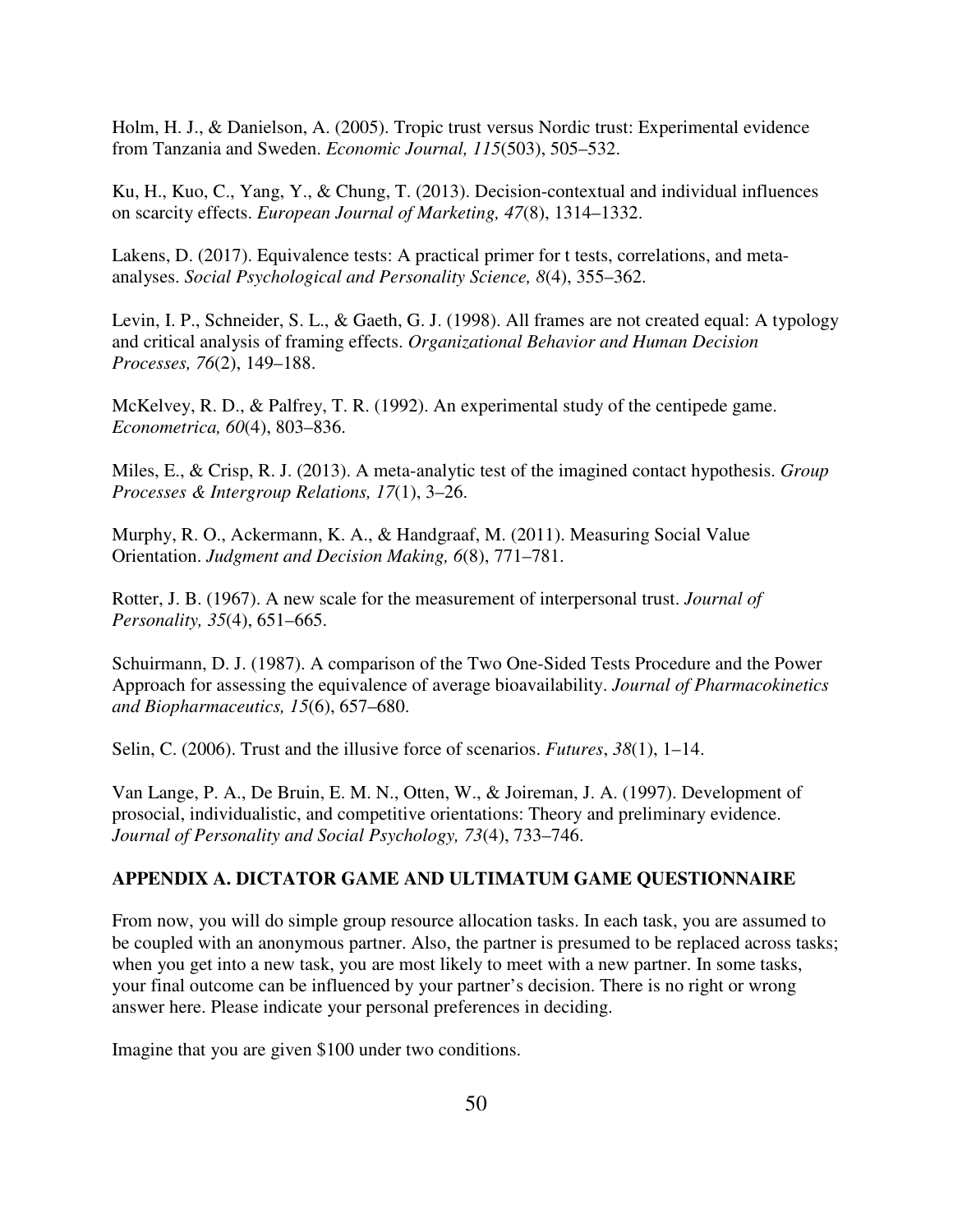(1) There is one person who knows you have \$100, and you should divide \$100 for yourself and for the other person. You cannot take the whole \$100 and you should send at least \$1 to the other person.

(2) Regardless of whether that person likes your decision or not, he or she should receive the amount of money you send. It means you are in a position to make the call and the other person cannot refuse it and should just accept his or her portion.

Suppose that you take \$90 for yourself and send the rest \$10 to the other. Then, you earn \$90 and the other's earning is \$10. For another example, if you transfer \$50, you and the other person will earn \$50.

Now, by dragging the bar below, indicate how much you will take for yourself from \$100. Note that the remaining will be sent to the other person.

|                                                                   | 10 | 20. | 30 | 40 | 50 | 60 | 70. | 80 | 90 | 100 |
|-------------------------------------------------------------------|----|-----|----|----|----|----|-----|----|----|-----|
| Decide the amount of money<br>you take for YOURSELF from<br>\$100 |    |     |    |    |    |    |     |    |    |     |

Suppose that the ROLES CHANGE. Now you are in the position to unconditionally accept the amount of money sent by someone. You have NO right to reject it.

By dragging the bar below, indicate how much you expect to receive FROM THE OTHER PERSON (in dollars).

|                                                          | 10 | 20 | 30 | 40 | 50 | 60 | 70 | 80 | 90 | 100 |
|----------------------------------------------------------|----|----|----|----|----|----|----|----|----|-----|
| Indicate the amount of<br>money you EXPECT to<br>receive |    |    |    |    |    |    |    |    |    |     |

Imagine a similar but DIFFERENT situation. You are given \$100 under two conditions.

(1) There is one person who knows you have \$100, and you should divide \$100 for yourself and for the other person. You cannot take the whole \$100 and you should send at least \$1 to the other person.

(2) The other person has a right to REJECT your offer. If he or she refuses the money you send, NO ONE can get the money.

Suppose that you take \$70 for yourself and send \$30 to the other. If the other person accepts it, you will earn \$70 and the other will get \$30. If that person rejects your offer, however, neither of you can get any dollars. Both will end up with nothing.

Now, by dragging the bar below, indicate how much you will take for yourself from \$100. Note the remaining money will be sent to the other person. If s/he rejects to receive, you will earn nothing.

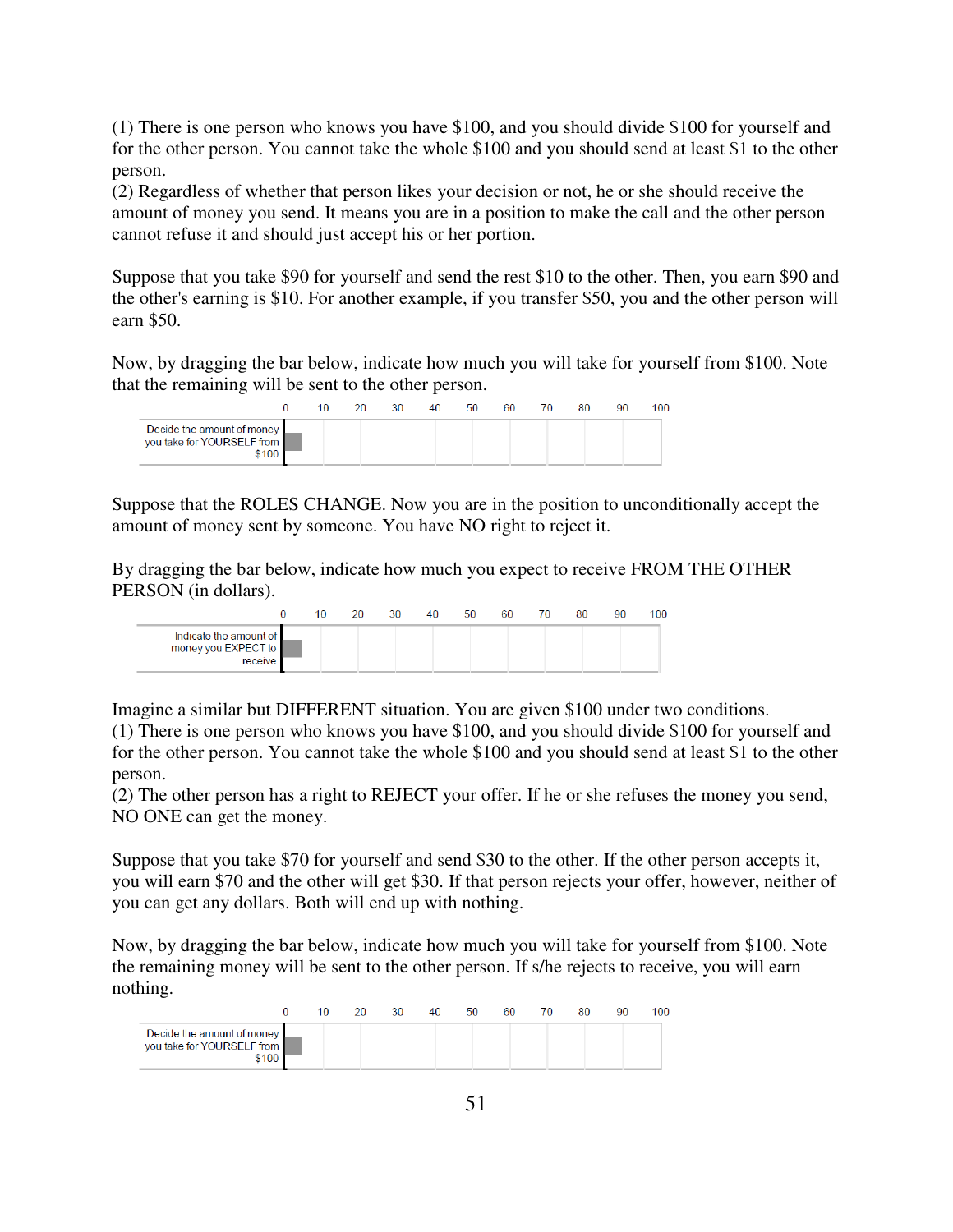Suppose that the ROLES CHANGE. Now you are in the position to accept or reject the amount of money transferred by someone. You have a right to reject. If so, it will result in no earnings for both.

By dragging the bar below, indicate how much you expect to receive FROM THE OTHER PERSON (in dollars)?

|                                                          | 10 | 20 | 30 | 40 | 50 | 60 | 70. | 80 | 90 | 100 |
|----------------------------------------------------------|----|----|----|----|----|----|-----|----|----|-----|
| Indicate the amount of<br>money you EXPECT to<br>receive |    |    |    |    |    |    |     |    |    |     |

*Note*: Appendix A presented here is modified for a printed version. Original materials used in the experiment and their *Qualtrics* codes can be provided upon request.

# **APPENDIX B. CENTIPEDE GAME STRUCTURE**

|              | Round           | <b>Player</b>               |             | A's gain         | B's gain     | <b>Total</b> |
|--------------|-----------------|-----------------------------|-------------|------------------|--------------|--------------|
| $\mathbf{1}$ | A's Turn        | $\mathbf{A}$<br><b>PASS</b> | <b>STOP</b> | A gets 4         | B gets 1     | Sum: $5$     |
| 2            | <b>B's Turn</b> | $\bf{B}$<br><b>PASS</b>     | <b>STOP</b> | A gets 2         | B gets 8     | Sum: 10      |
| 3            | A's Turn        | $\mathbf{A}$<br><b>PASS</b> | <b>STOP</b> | A gets 16        | B gets 4     | Sum: 20      |
| 4            | B's Turn        | B<br><b>PASS</b>            | <b>STOP</b> | A gets 8         | B gets 32    | Sum: 40      |
| 5            | A's Turn        | $\mathbf{A}$<br><b>PASS</b> | <b>STOP</b> | A gets 64        | $B$ gets 16  | Sum: 80      |
| 6            | B's Turn        | $\bf{B}$<br><b>PASS</b>     | <b>STOP</b> | A gets 32        | $B$ gets 128 | Sum: 160     |
| $\tau$       | A's Turn        | $\mathbf A$                 | <b>STOP</b> | A gets 256<br>52 | B gets 64    | Sum: 320     |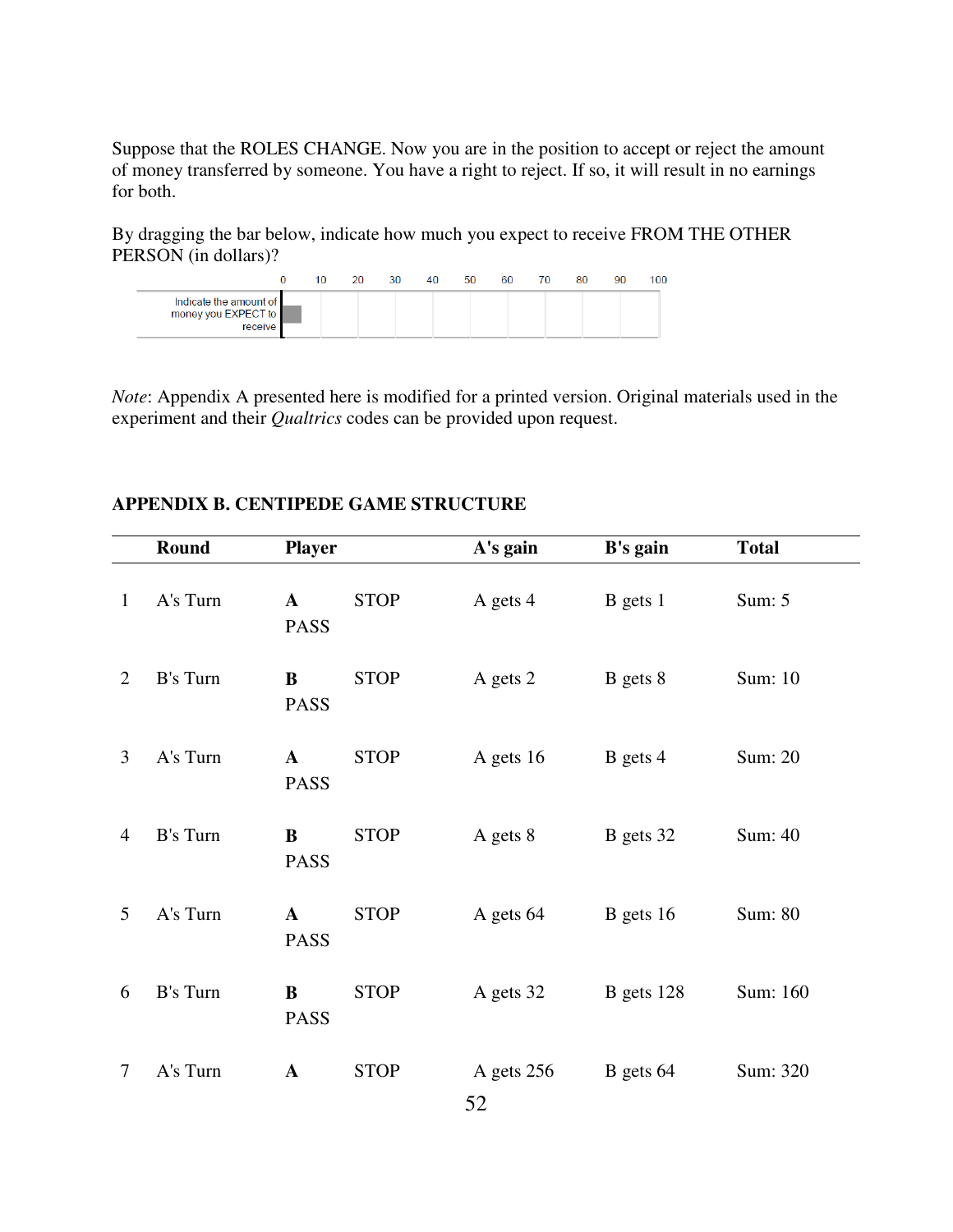|    |          | <b>PASS</b>      |             |                             |                                          |                        |
|----|----------|------------------|-------------|-----------------------------|------------------------------------------|------------------------|
| 8  | B's Turn | B<br><b>PASS</b> | <b>STOP</b> | A gets 128                  | B gets $512$                             | Sum: 640               |
| 9  | A's Turn | A<br><b>PASS</b> | <b>STOP</b> | A gets 1024                 | $B$ gets 256                             | Sum: 1280              |
| 10 | B's Turn | B<br><b>PASS</b> | <b>STOP</b> | A gets $512$<br>A gets 4096 | <b>B</b> gets 2048<br><b>B</b> gets 1024 | Sum: 2560<br>Sum: 5120 |

# **APPENDIX C. INTER-ITEM CORRELATIONS**

| <b>Pearson Correlations</b>                                       | M      | SD     | 1        | 2        | 3         | 4       | 5       | 6 | 7      |
|-------------------------------------------------------------------|--------|--------|----------|----------|-----------|---------|---------|---|--------|
| <b>Attitude Survey</b><br>$(N = 260)$                             |        |        |          |          |           |         |         |   |        |
| One's transfer to a<br>receiver in DG                             | 41.07  | 18.80  |          |          |           |         |         |   |        |
| One's expectation of<br>$\mathbb{Z}^-$<br>sender's transfer in DG | 34.05  | 19.60  | $.163**$ |          |           |         |         |   |        |
| One's transfer to a<br>3<br>receiver in UG                        | 46.33  | 13.77  | .569**   | .095     |           |         |         |   |        |
| 4 One's expectation of<br>sender's transfer in UG                 | 44.24  | 14.66  | .053     | $.475**$ | $.270**$  |         |         |   |        |
| Social Value<br>5<br>Orientation<br>(Spearman Corr)               | 2.70   | .498   | $.381**$ | .049     | $.285***$ | .070    |         |   |        |
| <b>Trust Experiment</b><br>$(n = 130$ each)                       |        |        |          |          |           |         |         |   |        |
| Trust in a scenario<br>6                                          | 4.36   | 1.161  | $-.016$  | .047     | .069      | $-.066$ | .063    |   |        |
| Trust in a game (Pass)                                            | 5.68   | 3.577  | .127     | $-.003$  | .075      | $-.058$ | $.220*$ |   |        |
| Trust in a game (Point)<br>8                                      | 1191.3 | 1609.8 | $.180*$  | .004     | .143      | $-.025$ | .217*   |   | .790** |

*Note*: \* indicates a significant relation at  $p < .05$  and \*\* indicates a significant relation at  $p < .01$ (two-sided);  $M = \text{Mean}$  and  $SD = \text{Standard Deviation}$ ; Item 5 shows Spearman's correlations; Each item's response range varies: Item 1 to 4 (0 to 100), Item 6 (1 to 6), Item 7 (0 to 10), and Item 8 (2 to 4096).